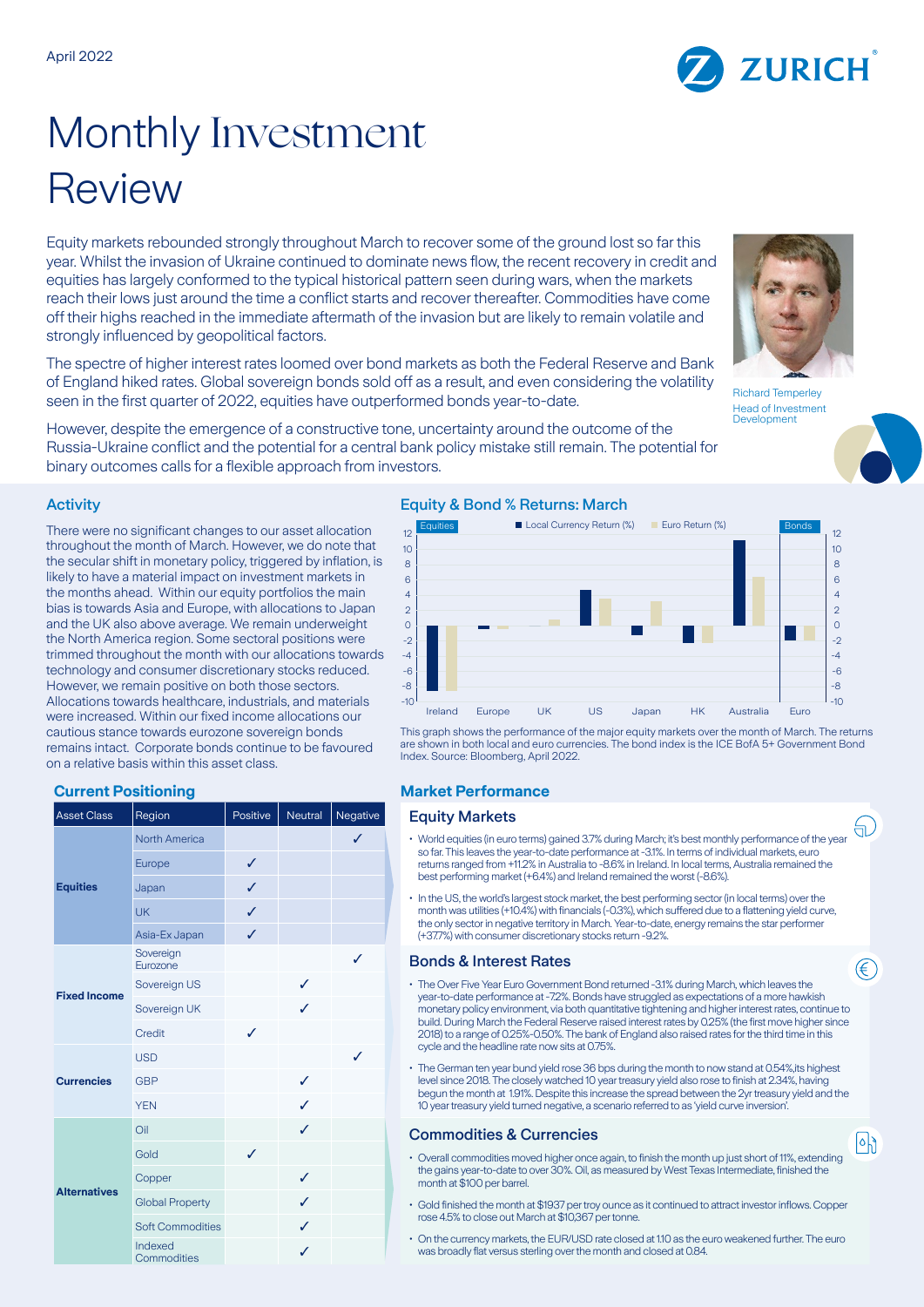| <b>Zurich Life Annualised Performance</b>       |                    | Annualised           |                    |                         |                          |                    |                    |                             |
|-------------------------------------------------|--------------------|----------------------|--------------------|-------------------------|--------------------------|--------------------|--------------------|-----------------------------|
| to 01/04/2022                                   | Year to Date       | $\mathbf{1}$<br>Year | 3<br>Years         | $\overline{5}$<br>Years | 10 <sup>°</sup><br>Years | 15<br>Years        | 20<br>Years        | <b>Fund Size</b><br>(Euros) |
| <b>Multi-Asset Funds</b>                        |                    |                      |                    |                         |                          |                    |                    |                             |
| Prisma 2                                        | $-1.9%$            | 0.1%                 | 1.3%               | 0.8%                    | <b>Not Started</b>       | <b>Not Started</b> | <b>Not Started</b> | 474,675,991                 |
| Prisma <sup>3</sup>                             | $-2.7%$            | 2.9%                 | 4.0%               | 2.9%                    | <b>Not Started</b>       | <b>Not Started</b> | <b>Not Started</b> | 1,937,468,678               |
| Prisma <sup>4</sup>                             | $-3.8%$            | 8.1%                 | 9.1%               | 6.7%                    | <b>Not Started</b>       | <b>Not Started</b> | <b>Not Started</b> | 2,700,342,574               |
|                                                 | $-5.3%$            | 11.3%                | 13.3%              | 9.8%                    | <b>Not Started</b>       | <b>Not Started</b> | <b>Not Started</b> | 1,624,424,772               |
| Prisma <sup>5</sup>                             |                    |                      |                    |                         |                          |                    |                    |                             |
| Prisma Max                                      | $-7.6%$            | 9.5%                 | 14.2%              | 10.6%                   | <b>Not Started</b>       | <b>Not Started</b> | <b>Not Started</b> | 162,042,874                 |
| <b>Active Asset Allocation</b>                  | $-2.8%$            | 10.5%                | 10.2%              | 7.5%                    | 7.8%                     | <b>Not Started</b> | <b>Not Started</b> | 853,611,162                 |
| <b>Managed Funds</b>                            |                    |                      |                    |                         |                          |                    |                    |                             |
| Cautiously Managed                              | $-4.6%$            | 3.6%                 | 6.4%               | 4.8%                    | 6.9%                     | <b>Not Started</b> | <b>Not Started</b> | 721,561,064                 |
| <b>Sector Average</b>                           | $-2.9%$<br>$-6.6%$ | 1.7%                 | 2.8%<br>10.7%      | 2.2%<br>8.0%            | 3.4%                     | 2.4%               | 3.1%               |                             |
| <b>Balanced</b><br><b>Sector Average</b>        |                    | 6.3%                 | 6.0%               |                         | 9.7%<br>6.6%             | 6.2%               | 6.7%               | 2,257,158,912               |
| Performance                                     | $-3.3%$<br>$-7.3%$ | 4.4%<br>8.6%         | 13.0%              | 4.5%<br>9.8%            | 11.0%                    | 3.4%<br>6.7%       | 4.0%<br>7.3%       | 1,816,344,056               |
| Dynamic                                         | $-7.7%$            | 9.0%                 | 13.9%              | 10.5%                   | 11.7%                    | 7.0%               | 7.5%               | 2,151,020,956               |
| <b>FinEx Sector Average</b>                     | $-3.6%$            | 6.2%                 | 7.3%               | 5.4%                    | 7.3%                     | 4.0%               | 4.5%               |                             |
| <b>Protected Funds</b>                          |                    |                      |                    |                         |                          |                    |                    |                             |
| Protected 70                                    | $-7.2%$            | 5.3%                 | 7.3%               | 5.0%                    | 6.2%                     | <b>Not Started</b> | <b>Not Started</b> | 18,866,838                  |
| Protected 80                                    | $-5.7%$            | 3.4%                 | 4.1%               | 2.4%                    | 3.6%                     | <b>Not Started</b> | <b>Not Started</b> | 29,071,500                  |
| Cash                                            |                    |                      |                    |                         |                          |                    |                    |                             |
| Cash Fund                                       | $-0.3%$            | $-1.0%$              | $-0.9%$            | $-0.9%$                 | $-0.7%$                  | <b>Not Started</b> | <b>Not Started</b> | 1,359,995,768               |
| <b>FinEx Sector Average</b>                     | $-0.2%$            | $-0.7%$              | $-0.7%$            | $-0.6%$                 | $-0.3%$                  | 0.4%               | 0.8%               |                             |
| <b>Bond</b>                                     |                    |                      |                    |                         |                          |                    |                    |                             |
| <b>Medium Duration Corporate Bond</b>           | $-5.7%$            | $-6.5%$              | <b>Not Started</b> | <b>Not Started</b>      | <b>Not Started</b>       | <b>Not Started</b> | <b>Not Started</b> | 609,835,195                 |
| <b>Short Duration Corporate Bond</b>            | $-1.6%$            | $-2.0%$              | <b>Not Started</b> | <b>Not Started</b>      | <b>Not Started</b>       | <b>Not Started</b> | <b>Not Started</b> | 1,111,694,612               |
| Global Corporate Bond (JP Morgan)               | $-6.2%$            | $-5.7%$              | 0.8%               | 0.8%                    | <b>Not Started</b>       | <b>Not Started</b> | <b>Not Started</b> | 10,773,287                  |
| Global Government Bond (JP Morgan)              | $-4.5%$            | $-5.4%$              | $-0.60%$           | $-0.10%$                | <b>Not Started</b>       | <b>Not Started</b> | <b>Not Started</b> | 1,625,202                   |
| Indexed Eurozone Government Bond (BlackRock)*   | $-5.2%$            | $-6.8%$              | $-0.40%$           | 0.50%                   | 2.60%                    | <b>Not Started</b> | <b>Not Started</b> | 17,669,469                  |
| <b>Active Fixed Income</b>                      | $-4.5%$            | $-5.8%$              | $-0.60%$           | 0.20%                   | 3.40%                    | 4.20%              | 4.70%              | 255,782,574                 |
| Inflation-Linked Bond                           | 1.2%               | 6.2%                 | 4.80%              | 3.40%                   | 2.10%                    | <b>Not Started</b> | <b>Not Started</b> | 8,500,785                   |
| Long Bond                                       | $-7.8%$            | $-9.6%$              | 0.1%               | 1.5%                    | 5.0%                     | 4.9%               | <b>Not Started</b> | 42,400,442                  |
| FinEx Sector Average                            | $-5.8%$            | $-5.5%$              | 0.5%               | $1.1\%$                 | 2.9%                     | 3.0%               | 3.7%               |                             |
| <b>Absolute Return/Diversified Assets Funds</b> |                    |                      |                    |                         |                          |                    |                    |                             |
| Global Targeted Returns Fund (Invesco)          | $-5.1%$            | $-4.5%$              | $-2.6%$            | $-2.5%$                 | <b>Not Started</b>       | <b>Not Started</b> | <b>Not Started</b> | 18,176,791                  |
| Dynamic Diversified Growth (BlackRock)          | $-4.4%$            | $-1.7%$              | 3.3%               | 3.0%                    | 2.6%                     | <b>Not Started</b> | <b>Not Started</b> | 18,075,586                  |
| <b>Commodity Funds</b>                          |                    |                      |                    |                         |                          |                    |                    |                             |
| Gold                                            | 9.4%               | 20.0%                | 14.3%              | 7.8%                    | 2.7%                     | <b>Not Started</b> | <b>Not Started</b> | 292,033,724                 |
| <b>Indexed Global Energy and Metals</b>         | 27.9%              | 60.3%                | 17.2%              | 10.7%                   | 1.9%                     | 0.0%               | <b>Not Started</b> | 26,566,326                  |
| <b>Equity Funds (Global)</b>                    |                    |                      |                    |                         |                          |                    |                    |                             |
| 5 Star 5                                        | $-7.0%$            | 9.3%                 | 17.4%              | 12.9%                   | 12.2%                    | 7.2%               | 8.1%               | 360,207,330                 |
| <b>International Equity</b>                     | $-8.4%$            | 9.1%                 | 14.8%              | 11.0%                   | 12.4%                    | 8.1%               | 7.3%               | 4,609,534,700               |
| Global Select (Threadneedle)                    | $-6.6%$            | 7.5%                 | 14.0%              | 12.1%                   | 12.7%                    | 8.7%               | 7.5%               | 14,631,709                  |
| Indexed Global Equity (BlackRock)*              | $-0.5%$            | 16.5%                | 15.2%              | 11.7%                   | 12.8%                    | <b>Not Started</b> | <b>Not Started</b> | 216,489,032                 |
| <b>FinEx Sector Average</b>                     | $-3.4%$            | 10.8%                | 11.0%              | 8.1%                    | 9.7%                     | 5.8%               | 5.1%               |                             |
| <b>Equity Funds (European)</b>                  |                    |                      |                    |                         |                          |                    |                    |                             |
| 5 Star 5 Europe                                 | $-5.5%$            | 6.2%                 | 12.6%              | 8.8%                    | 12.1%                    | 6.3%               | <b>Not Started</b> | 132,560,453                 |
| European Select (Threadneedle)                  | $-13.9%$           | 3.1%                 | 11.6%              | 8.6%                    | 10.5%                    | 7.3%               | 7.6%               | 10,955,391                  |
| <b>FinEx Sector Average</b>                     | $-9.6%$            | 4.1%                 | 8.8%               | 5.9%                    | 8.6%                     | 4.3%               | 5.0%               |                             |
| <b>Equity Funds (Euro)</b>                      |                    |                      |                    |                         |                          |                    |                    |                             |
| <b>Eurozone Equity</b>                          | $-9.6%$            | 1.0%                 | 9.8%               | 6.7%                    | 9.8%                     | 5.6%               | <b>Not Started</b> | 117,985,693                 |
| Indexed Eurozone Equity (BlackRock)*            | $-9.9%$            | 1.9%                 | 7.1%               | 5.4%                    | 8.2%                     | <b>Not Started</b> | <b>Not Started</b> | 6,210,994                   |
| <b>FinEx Sector Average</b>                     | $-7.7%$            | 2.4%                 | 7.3%               | 4.7%                    | 7.7%                     | 2.8%               | 3.7%               |                             |
| <b>Equity Funds (Irish)</b>                     |                    |                      |                    |                         |                          |                    |                    |                             |
| <b>Irish Equity</b>                             | $-14.3%$           | $-9.3%$              | 8.4%               | 4.5%                    | 11.2%                    | 1.4%               | <b>Not Started</b> | 23,210,261                  |
| <b>FinEx Sector Average</b>                     | $-12.8%$           | $-8.1%$              | 7.2%               | 2.8%                    | 8.8%                     | $-0.4%$            | 3.1%               |                             |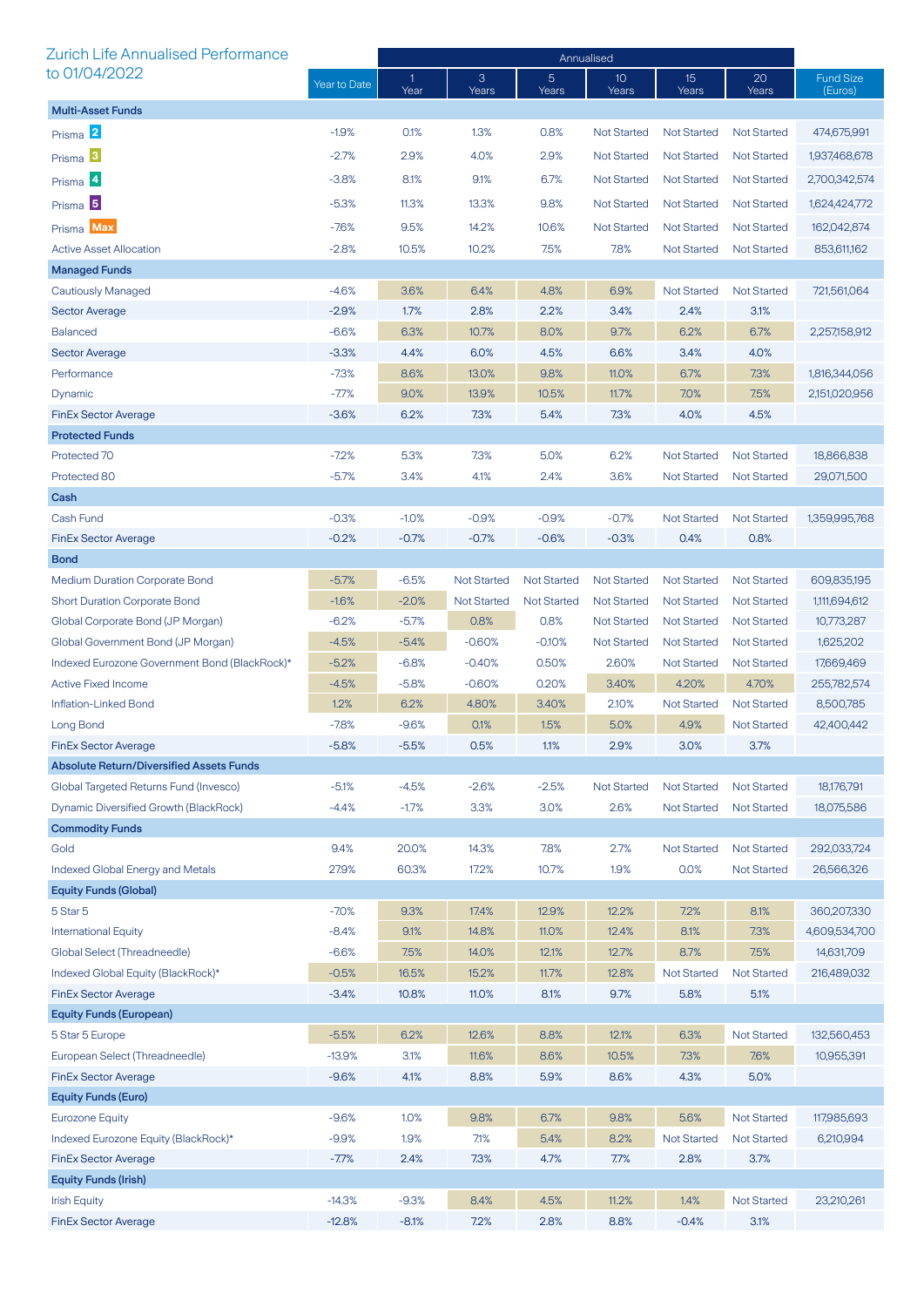|                                                                  |              | Annualised |                    |                    |                          |                          |                    |                             |
|------------------------------------------------------------------|--------------|------------|--------------------|--------------------|--------------------------|--------------------------|--------------------|-----------------------------|
|                                                                  | Year to Date | 1<br>Year  | 3<br>Years         | 5<br>Years         | 10 <sup>°</sup><br>Years | 15 <sup>2</sup><br>Years | 20<br>Years        | <b>Fund Size</b><br>(Euros) |
| <b>Equity Fund (American)</b>                                    |              |            |                    |                    |                          |                          |                    |                             |
| 5 Star 5 Americas                                                | $-10.8%$     | 14.2%      | 20.0%              | 15.4%              | 15.5%                    | 11.1%                    | <b>Not Started</b> | 117,890,614                 |
| American Select (Threadneedle)                                   | $-4.3%$      | 15.4%      | 18.8%              | 14.6%              | 15.3%                    | 11.4%                    | 8.0%               | 15,342,269                  |
| <b>FinEx Sector Average</b>                                      | $-1.2%$      | 20.3%      | 18.2%              | 13.3%              | 14.6%                    | 10.2%                    | 7.0%               |                             |
| <b>Equity Funds (Far East Asia)</b>                              |              |            |                    |                    |                          |                          |                    |                             |
| 5 Star 5 Asia Pacific                                            | 4.9%         | 4.8%       | 10.2%              | 8.4%               | 9.0%                     | 5.1%                     | <b>Not Started</b> | 95,221,867                  |
| Asia Pacific Equity                                              | 5.3%         | 5.7%       | 9.1%               | 8.1%               | 8.5%                     | <b>Not Started</b>       | <b>Not Started</b> | 14,527,439                  |
| <b>FinEx Sector Average</b>                                      | $-1.2%$      | $-1.2%$    | 6.8%               | 5.7%               | 6.3%                     | 5.0%                     | 6.1%               |                             |
| <b>Equity Funds (High Yield)</b>                                 |              |            |                    |                    |                          |                          |                    |                             |
| <b>Dividend Growth</b>                                           | $-2.2%$      | 13.0%      | 7.8%               | 4.7%               | 9.7%                     | 5.2%                     | <b>Not Started</b> | 237,058,124                 |
| <b>FinEx Sector Average</b>                                      | $-3.4%$      | 10.8%      | 11.0%              | 8.1%               | 9.7%                     | 5.8%                     | 5.1%               |                             |
| <b>Equity Funds (Emerging Market)</b>                            |              |            |                    |                    |                          |                          |                    |                             |
| Emerging Markets Opportunities (JP Morgan)                       | $-10.3%$     | $-14.1%$   | 3.5%               | 5.7%               | <b>Not Started</b>       | <b>Not Started</b>       | <b>Not Started</b> | 8,107,550                   |
| <b>Indexed Emerging Market Equity Fund (BlackRock)</b>           | $-4.9%$      | $-6.5%$    | 4.9%               | 4.4%               | Not Started              | <b>Not Started</b>       | <b>Not Started</b> | 11,273,295                  |
| <b>Sector Average</b>                                            | $-6.8%$      | $-6.7%$    | 3.9%               | 3.7%               | 4.0%                     | 3.8%                     | 4.6%               |                             |
| <b>Equity Funds (Specialist)</b>                                 |              |            |                    |                    |                          |                          |                    |                             |
| Indexed Top Tech 100                                             | $-7.3%$      | 21.1%      | 27.3%              | 21.8%              | 21.0%                    | 16.9%                    | 11.1%              | 202,576,512                 |
| <b>FinEx Sector Average</b>                                      | 2.2%         | 16.0%      | 13.6%              | 9.3%               | 6.9%                     | 4.2%                     | 3.4%               |                             |
| <b>Property Funds</b>                                            |              |            |                    |                    |                          |                          |                    |                             |
| <b>Property Fund</b>                                             | $-0.1%$      | 3.3%       | $-1.0%$            | <b>Not Started</b> | <b>Not Started</b>       | <b>Not Started</b>       | <b>Not Started</b> | 39,458,123                  |
| Indexed European (Ex-UK) Property                                | $-6.8%$      | 4.6%       | 0.3%               | 3.7%               | 7.7%                     | <b>Not Started</b>       | <b>Not Started</b> | 199,700,690                 |
| Indexed Australasia Property                                     | $-0.3%$      | 2.2%       | $-1.7%$            | 1.8%               | 6.5%                     | <b>Not Started</b>       | <b>Not Started</b> | 184,138,866                 |
| <b>Sector Average</b>                                            | 0.5%         | 9.5%       | 1.2%               | 2.6%               | 4.6%                     | $-1.0%$                  | 2.7%               |                             |
| <b>Dimensional Funds</b>                                         |              |            |                    |                    |                          |                          |                    |                             |
| Global Short-term Investment Grade Fixed Income<br>(Dimensional) | $-4.0%$      | $-5.2%$    | $-1.8%$            | $-1.3%$            | <b>Not Started</b>       | <b>Not Started</b>       | <b>Not Started</b> | 2,266,281                   |
| Euro Inflation Linked Int Duration Fixed Income<br>(Dimensional) | 1.4%         | 6.2%       | 3.4%               | 3.1%               | <b>Not Started</b>       | <b>Not Started</b>       | <b>Not Started</b> | 8,129,679                   |
| <b>World Equity (Dimensional)</b>                                | $-1.5%$      | 12.0%      | 12.5%              | 8.4%               | <b>Not Started</b>       | <b>Not Started</b>       | <b>Not Started</b> | 14,460,961                  |
| Global Short Fixed Income (Dimensional)                          | -5.0%        | $-6.7%$    | $-2.6%$            | $-1.8%$            | <b>Not Started</b>       | <b>Not Started</b>       | <b>Not Started</b> | 8,909,391                   |
| World Allocation 20/80 (Dimensional)                             | $-3.1%$      | $-1.5%$    | 1.0%               | 0.6%               | <b>Not Started</b>       | <b>Not Started</b>       | <b>Not Started</b> | 10,453,011                  |
| World Allocation 40/60 (Dimensional)                             | $-3.0%$      | 1.4%       | 3.9%               | 2.6%               | <b>Not Started</b>       | <b>Not Started</b>       | <b>Not Started</b> | 27,726,537                  |
| World Allocation 60/40 (Dimensional)                             | $-2.8%$      | 4.6%       | 6.8%               | 4.6%               | Not Started              | <b>Not Started</b>       | <b>Not Started</b> | 29,838,465                  |
| World Allocation 80/20 (Dimensional)                             | $-2.2%$      | 8.4%       | 9.5%               | 6.2%               | <b>Not Started</b>       | <b>Not Started</b>       | <b>Not Started</b> | 12,811,332                  |
| <b>Global Small Companies (Dimensional)</b>                      | $-3.0%$      | 8.0%       | <b>Not Started</b> | <b>Not Started</b> | <b>Not Started</b>       | <b>Not Started</b>       | <b>Not Started</b> | 5,855,256                   |
| Global Value (Dimensional)                                       | 4.0%         | 16.2%      | <b>Not Started</b> | <b>Not Started</b> | <b>Not Started</b>       | <b>Not Started</b>       | <b>Not Started</b> | 13,389,941                  |
| Global Sustainability Core Equity (Dimensional)                  | $-4.5%$      | 12.2%      | <b>Not Started</b> | <b>Not Started</b> | <b>Not Started</b>       | <b>Not Started</b>       | <b>Not Started</b> | 1,050,590                   |
| <b>Funds Closed to New Business</b>                              |              |            |                    |                    |                          |                          |                    |                             |
| <b>Indexed Eurozone Property</b>                                 | $-2.3%$      | 5.7%       | 0.0%               | 3.8%               | 7.7%                     | 1.3%                     | <b>Not Started</b> | 13,712,820                  |
| <b>Indexed India Equity</b>                                      | $-0.6%$      | 21.2%      | 10.8%              | 7.8%               | 8.4%                     | <b>Not Started</b>       | <b>Not Started</b> | 9,009,090                   |
| Income Opportunity (JP Morgan)                                   | $-0.4%$      | $-1.0%$    | $-0.5%$            | $-0.6%$            | <b>Not Started</b>       | <b>Not Started</b>       | <b>Not Started</b> | 1,710,692                   |
| <b>Diversified Assets</b>                                        | 4.0%         | 17.7%      | 8.5%               | 6.7%               | 6.5%                     | <b>Not Started</b>       | <b>Not Started</b> | 10,813,732                  |
| <b>Earth Resources</b>                                           | 15.0%        | 22.6%      | 22.1%              | 14.4%              | 3.9%                     | <b>Not Started</b>       | <b>Not Started</b> | 6,210,218                   |
| <b>Green Resources</b>                                           | $-6.2%$      | $-18.2%$   | 33.0%              | 24.2%              | 13.3%                    | <b>Not Started</b>       | <b>Not Started</b> | 7,819,015                   |

Source: Financial Express as at 01/04/2022

Annual management charges (AMC) apply. The fund returns shown are net of the AMC deducted by each provider in their unit prices. This will vary for each provider, and any difference will impact the relative performance of the funds shown. The fund returns are based on an investment in the funds and do not represent the returns achieved by individual policies linked to the funds. These fund returns may be before the full AMC is applied to a policy. The actual returns on policies linked to the specified fund will be lower because of the effects of charges and in some cases a higher management charge.

\* Performance using most recent data available.

Figures highlighted in beige indicate where the Zurich Life fund has outperformed the sector average.

**Warning: Past performance is not a reliable guide to future performance. Warning: The value of your investment may go down as well as up. Warning: Benefits may be affected by changes in currency exchange rates. Warning: If you invest in this fund you may lose some or all of the money you invest.**